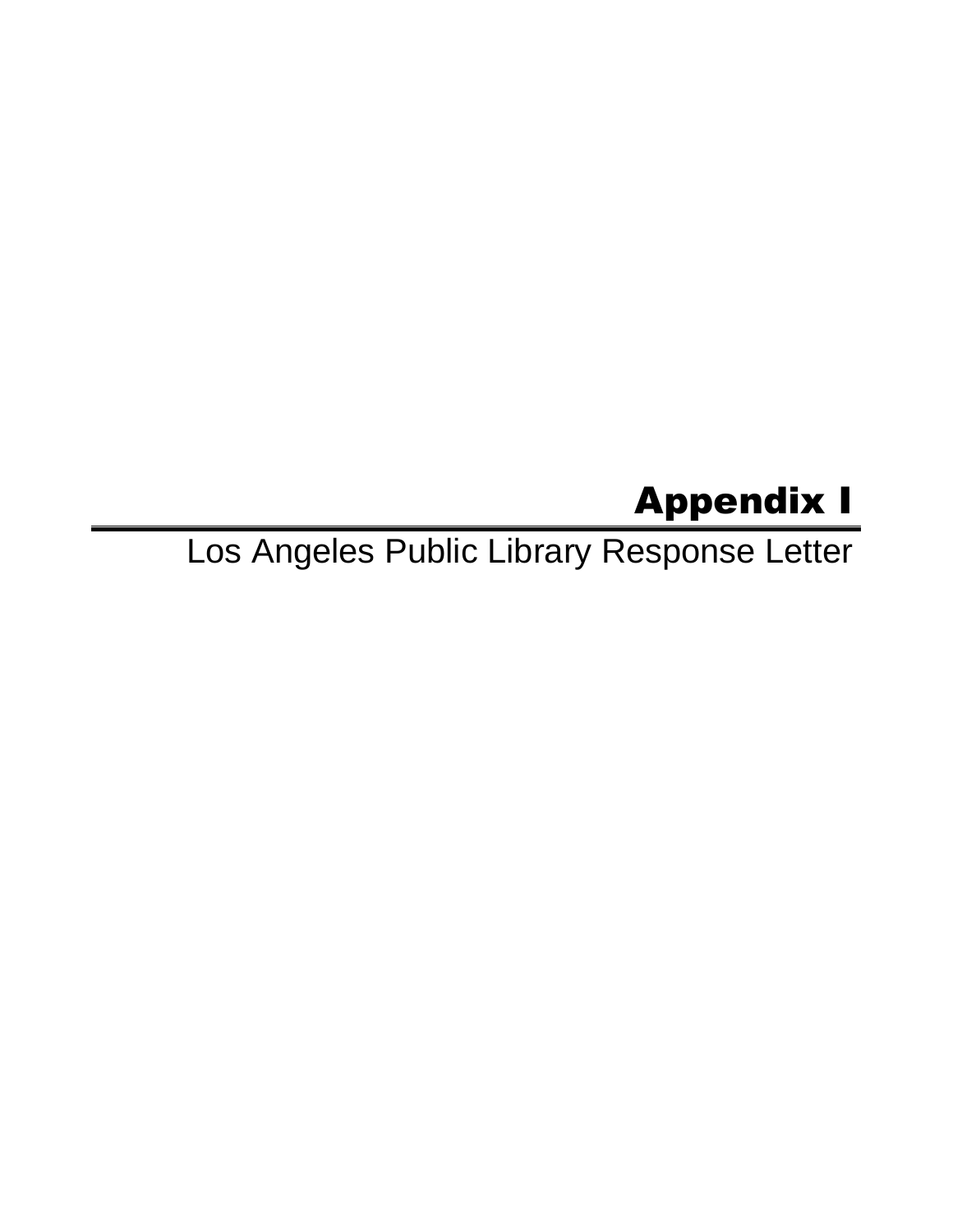## Sunset + Wilcox Project Request for Information Los Angeles Public Library Response January 7, 2021

This Project would be served by the following branches:

Will & Ariel Durant Branch Library 7140 W. Sunset Bl Los Angeles, 90046

Frances Howard Goldwyn-Hollywood Regional Library 1623 N. Ivar Av Hollywood, 90028

John C. Fremont Branch Library 6121 Melrose Av Los Angeles 90038

Detailed information regarding each branch is attached.

There are no current plans to build new libraries that would serve this project area.

On February 8, 2007, The Board of Library Commissioners approved a new Branch Facilities Plan. This Plan includes criteria for new Libraries, which recommends new size standards for the provision of LAPL facilities — 12,500 Square feet for community with less than 45,000 population and 14,500 square feet for community with more than 45,000 population and up to 20,000 square feet for a Regional branch. It also recommends that when a community reaches a population of 90,000, an additional branch library should be considered for the area.

The Los Angeles Public Library recommends a mitigation fee of \$200 per capita based upon the projected population of the development. The funds will be used for library materials, technology, and/or facilities improvement. It is recommended that mitigation fees be paid for by the developer.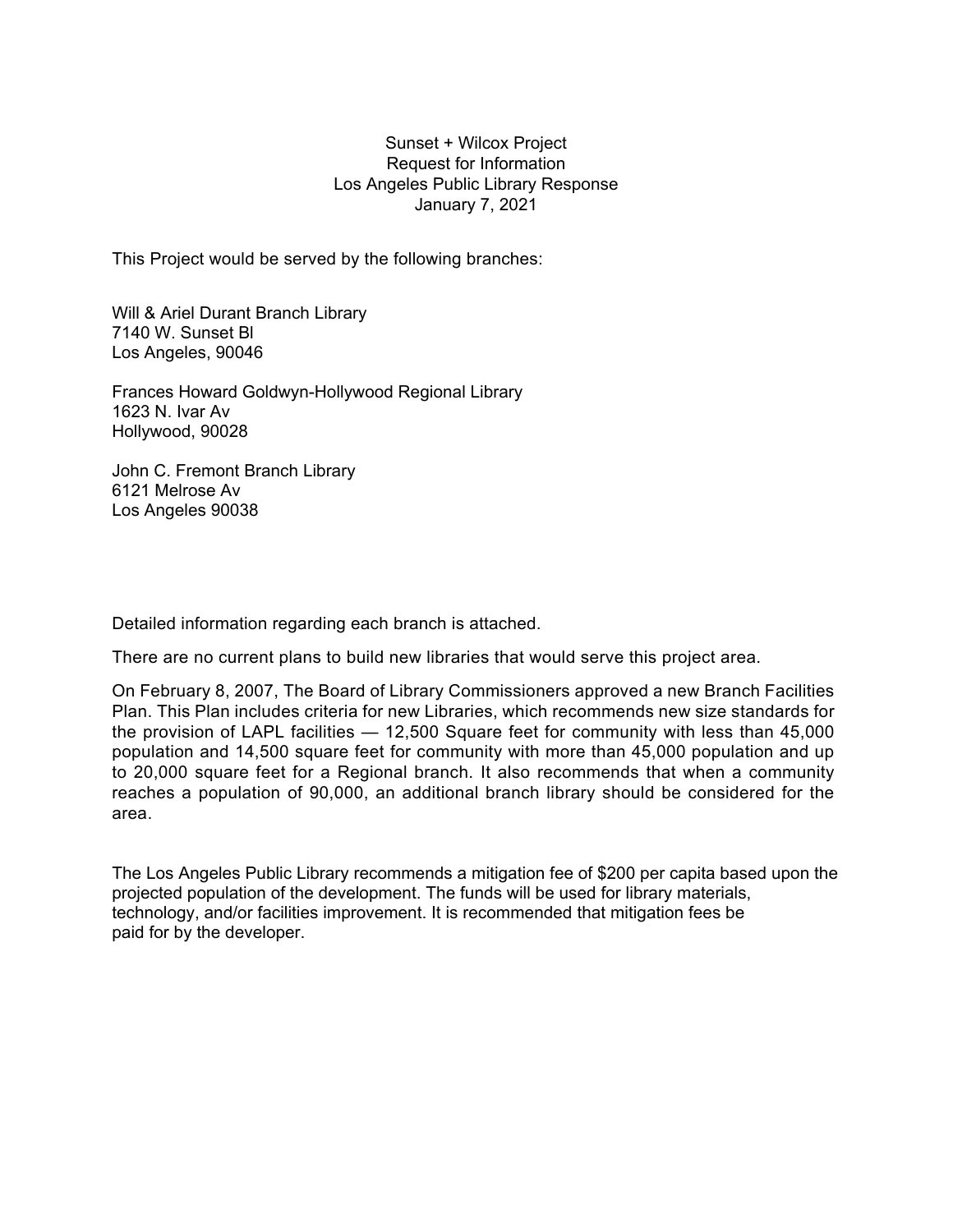Location Name and Address Francis Howard Goldwyn Hollywood Regional Library 1623 N. Ivar Av Hollywood, 90028

Size of facility in Square feet 19,000

Collection size 76,003

**Annual Circulation** 36,019

Staffing level 15.0 FTE

**Volunteers** 10

**Service Population** 100,283

The City of Los Angeles makes no predictions on future population statistics.

The branch has a community room that is used by the community for public programs. This library has a large collection of rare Hollywood memorabilia, as well as materials in English and Spanish.

All libraries provide free access to computer workstations which are connected to the Library's information network. In addition to providing Internet access, these workstations enable the public to search LAPL's many electronic resources including the online catalog, subscription databases, word processing, language learning, literacy and a large historic document and photograph collection.

All libraries have:

Free Public Wi-Fi

Wireless & Mobile Printing

Reserve a Public Computer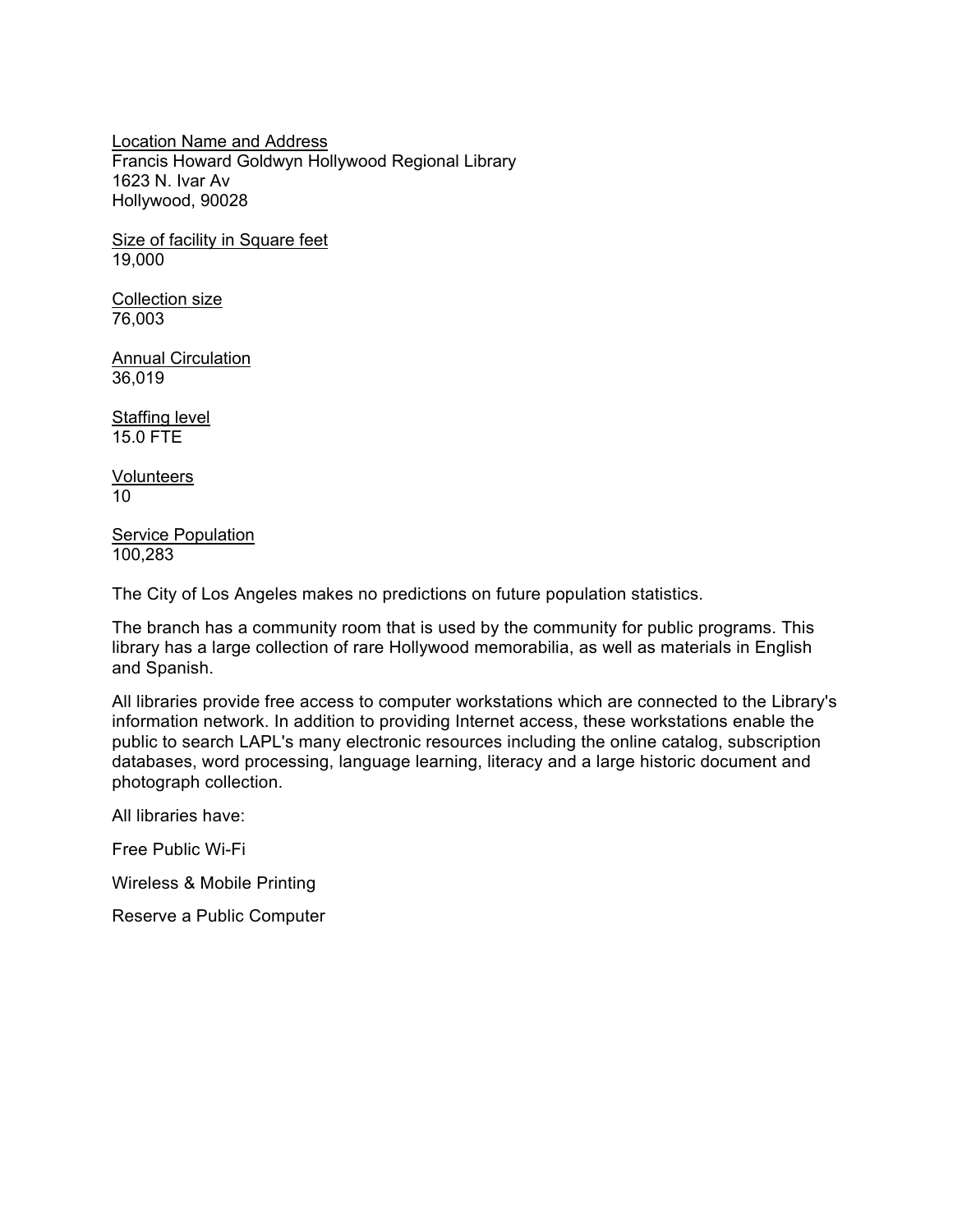Location Name and Address Will & Ariel Durant Branch Library 7140 W. Sunset Bl Los Angeles, 90046

Size of facility in Square feet 12,500

Collection size 55,206

Annual Circulation 42,923

Staffing level 9.5 FTE

Volunteers 7

**Service Population** 93,166

The City of Los Angeles makes no predictions on future population statistics.

The branch has a community room that is used by the community for public programs. This library has Russian collection and provides service in Russian They have materials in English and Spanish. They also host "The Source" a service to assist the local homeless community on a monthly basis.

All libraries provide free access to computer workstations which are connected to the Library's information network. In addition to providing Internet access, these workstations enable the public to search LAPL's many electronic resources including the online catalog, subscription databases, word processing, language learning, literacy and a large historic document and photograph collection.

All libraries have:

Free Public Wi-Fi

Wireless & Mobile Printing

Reserve a Public Computer